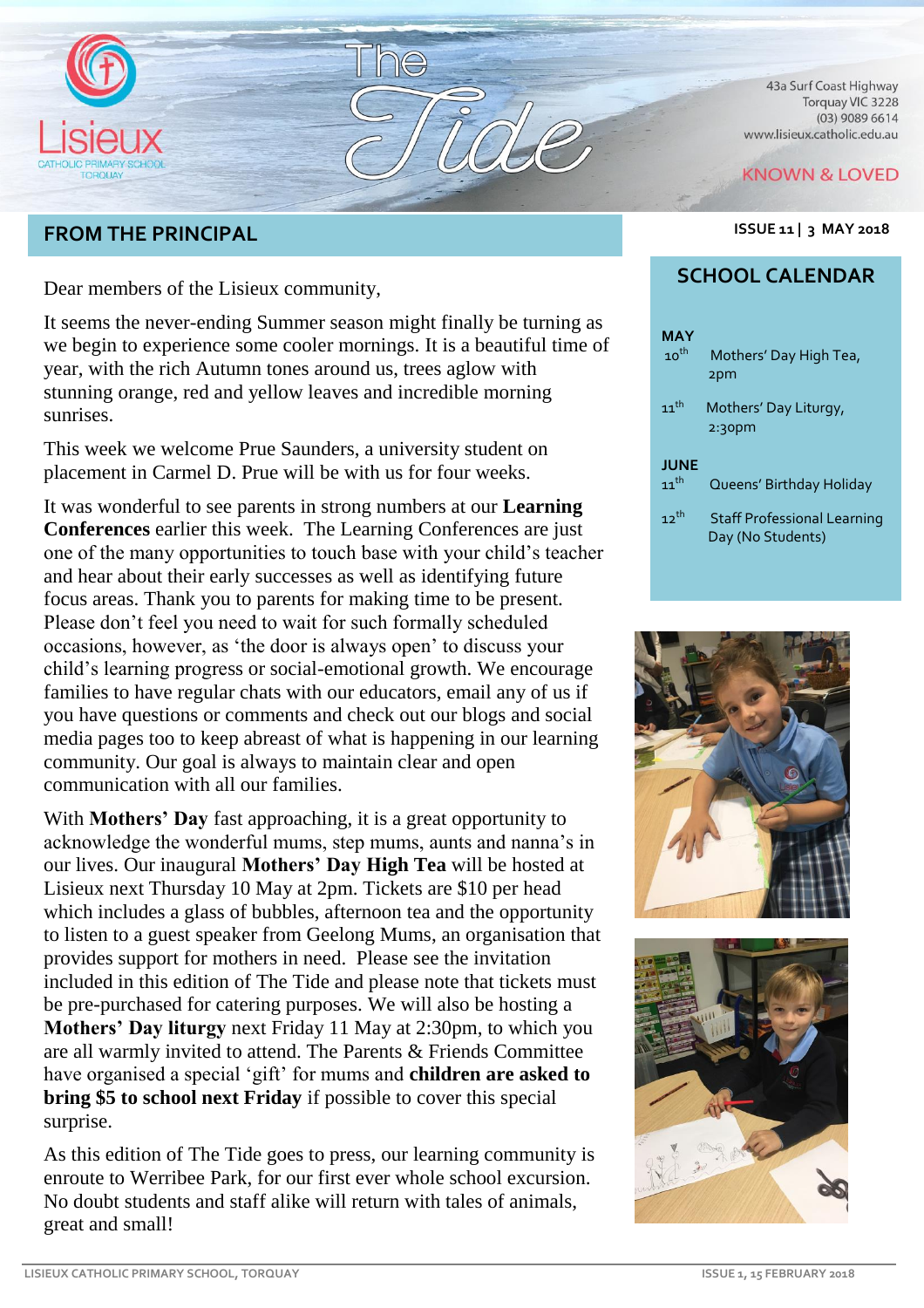### **FROM THE PRINCIPAL**

Finally, please continue to keep the Judd and Gooch families in your thoughts and prayers. Baby Arlo Gooch will soon be closer to home, moving to Geelong Hospital where we pray he continues to grow in size and strength. Estella Judd, in Carmel D, has returned to school in a part time capacity at the moment and is bravely facing the challenge of ongoing therapy. The continued prayers of the Lisieux community are greatly appreciated by her family.

God's blessings for the week ahead,

**Susan Ryan** Principal Susan.ryan@lisieux.catholic.edu.au

#### **PRAYER**

O God of Creation, you have blessed us with the changing of the seasons.

As we welcome the autumn months, may the earlier setting of the sun remind us to take time to rest.

May the brilliant colours of the leaves remind us of the wonder of your creation.

May the steam of our breath in the cool air remind us that it is you who give us the breath of life.

May the harvest from the fields remind us of the abundance we have been given and bounty we are to share with others.

Amen.

#### **BUILDING PROGRESS UPDATE**

- Road works due to be finished / new access available May 7 (approximately)
- Framing of new building in final stages
- Roof due to be erected in next week.

#### **CAREMONKEY**

Lisieux will be using CareMonkey an online program to help automate our consent forms, medical records and parent notices.

CareMonkey will be used to send out group messages, collect online forms, capture parent / carer signatures, send reminders for missing forms and allow the attachment of action plans to medical conditions.

On Friday you will receive an email from CareMonkey requesting the creation and / or update of your student/s profile.